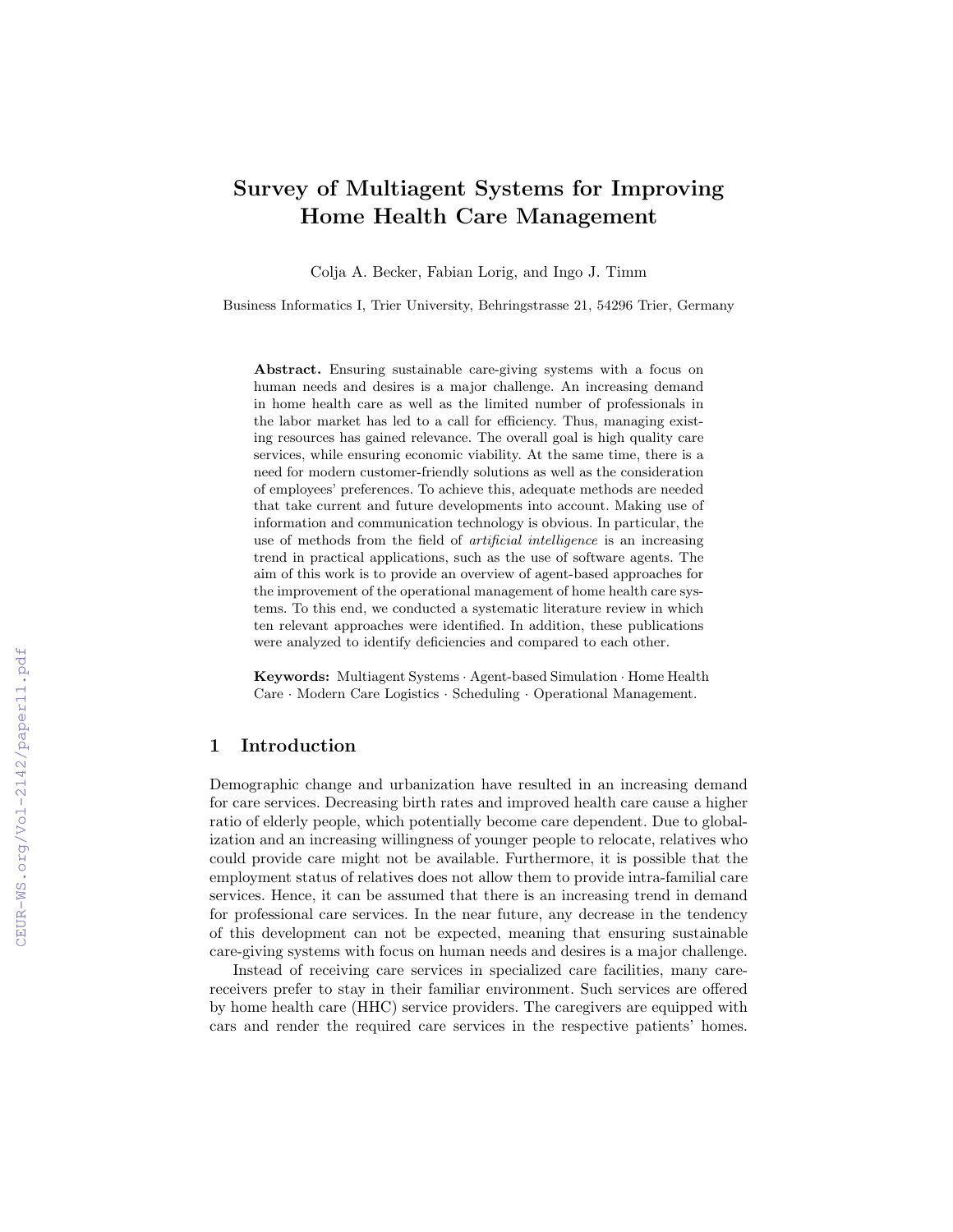By this means, care dependent persons receive the required assistance while maintaining their current way of living. To cope with an increasing demand in HHC, additional caregivers must be hired by service providers. However, in the labor market, qualified caregivers can be considered to be a limited rare resource. Following this, managing existing human resources in HHC gains in relevance to enable efficient employment. In this regard, the cost-benefit ratio of provided care services must be traded off against ethical aspects of care. The overall goal is to provide high-quality care services, while ensuring economic viability.

At the same time, modern customer-friendly solutions as well as the consideration of employees' preferences are required. Methods from classic care logistics focus on the scheduling and routing of caregivers. Yet, these methods do not seem sufficient with regard to *modern care logistics*, where in addition the individual desires of both, caregivers and care recipients, are considered as well as interaction between the participants. This includes the flexible adjustment of individual tasks or schedules for adaptively dealing with a dynamic environment. Moreover, taking real world data into account can be necessary to achieve a proper planning result (e.g., traffic delay data). This also allows for dynamic changes of preferences: On the one hand, caregivers can for instance receive flexible schedules so commuting times can be reduced by taking the company car home. On the other hand, care receivers, for example, are able to alter appointment time windows and demanded care services in the short term. Furthermore, management instructions should not only define or designate the tasks, but also define the scope of action based on individual qualifications, preferences, and other personal attributes of each participant. By this means, individuals are provided with both instructions on what tasks they have to accomplish and instructions regarding flexibility in their execution (e.g., sequence of accomplishment, type and manner of execution, as well as individual adaption of a task).

From an HHC provider's perspective, the management of this situation is challenging. Adequate methods are required that take current and future developments into account. To allow for corresponding management, resulting requirements can be summarized as a need for flexibility in caregivers' operations, efficiency in the use of resources, and economic viability under present and future conditions. Considering these requirements, it is questionable whether and to what extent they are met by current approaches. In case no satisfying methods can be identified, as a first step, the question of shortcomings arises. To close this gap, the goal of this paper is to provide an overview of current approaches for the operational management of modern home health care systems. Moreover, if current approaches show deficiencies, these shortcomings must be analyzed and resulting challenges derived. To this end, a systematic literature review has been conducted in order to gather relevant contributions.

The remainder of the paper is structured as follows: Section 2 presents background information. Section 3 introduces search criteria and the methodology pursued in the literature review. The fourth section gives an overview of the surveyed approaches and in section 5 shortcomings are described. Finally, the conclusion of this article and comments about further work are provided.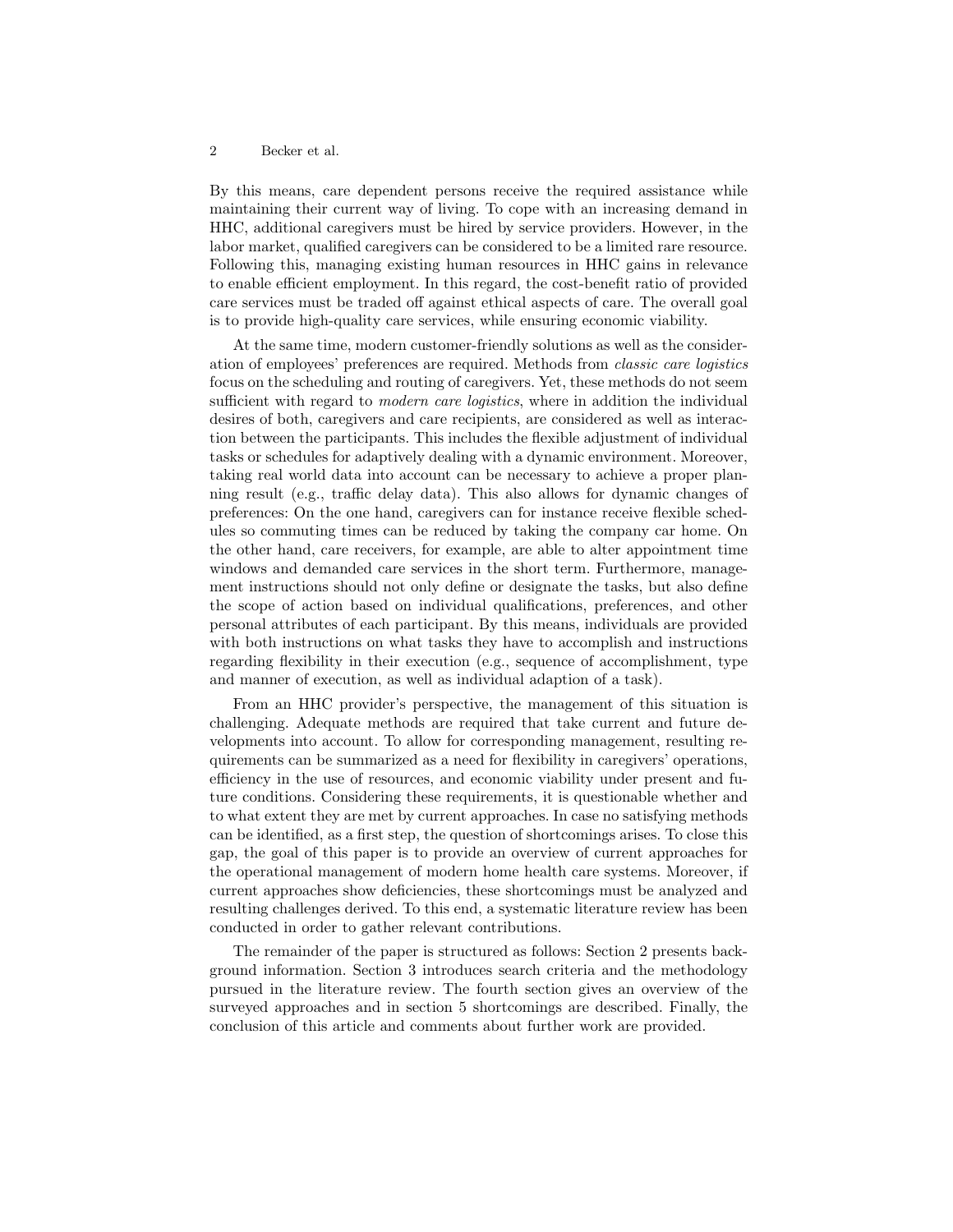## 2 Background

To increase the efficiency of the operational management processes as well as the managed processes, the need to use information and communication technology is obvious. The application ranges from basic technologies for carrying out daily management tasks to comprehensive support for difficult decisions using special software systems. In particular, the use of methods from the field of *artificial in*telligence (AI) is an increasing trend in practical applications. This area includes the concept of agents. An agent can be described as a software entity or a robot (hardware), that is able to perceive its environment and to act upon that autonomously [13]. Hence, it can for instance a part of an automatic workflow or an individual representative of a real-world person. Taking individual stakeholders into account as well as the need for flexibility as described in Section 1, the usage of methods that form the field of multiagent systems (MAS) and agent-based simulation (ABS) seems promising. They can be used in many different ways, e.g., a distributed software system can be used to support automatic coordination of real-world participants in their operations. In particular, multiagent technology is known for offering flexible solutions and adaptive IT systems [6]. Furthermore, assistance systems with agent-based simulation components are able to provide decision support based on the execution of simulation runs, which try to imitate the behavior of the real system. Evaluating various ideas on a simulation model of the real world can be less expensive and time-consuming. The use of multiple agents as a modeling paradigm to build artificial societies or social systems is a unique way of testing theories for many application domains [9]. Beside that, simulation can also be used to evaluate the functionality of a developed MAS by placing the system in a simulated environment. The following description from Wooldridge is helpful for classifying the terms: "A multiagent system is one that consists of a number of agents, which interact with one another, typically by exchanging messages through some computer network infrastructure." [17, p. 5]. Thus, an agent-based simulation can be seen as an MAS as well. In the following, the term MAS is used to describe a distributed software system and distinguish it from a software system which makes use of an agent-based simulation.

The development of both MAS and ABS can be observed in relation to the domain of HHC. The term home health care refers to "the provision of healthcare services to people of any age at home or in other noninstitutional settings" [2, p. 9]. To distinguish skilled medical services and nonskilled services (like personal care routines, household maintenance and social services), the latter is described using the term home care, while home health care includes medical treatments, nursing services, and physical therapies [12]. To support management in both sectors, various research areas are working on innovative methods. For instance, in operations research, scientists work on the optimization of daily routing and scheduling for HHC services [3]. To reduce the coverage of the entire range of operational management tasks, the following sections focus on supporting the HHC service provider's resource scheduling. This refers in particular to planning the deployment of employees, i.e. which employee takes on which tasks at which point in time.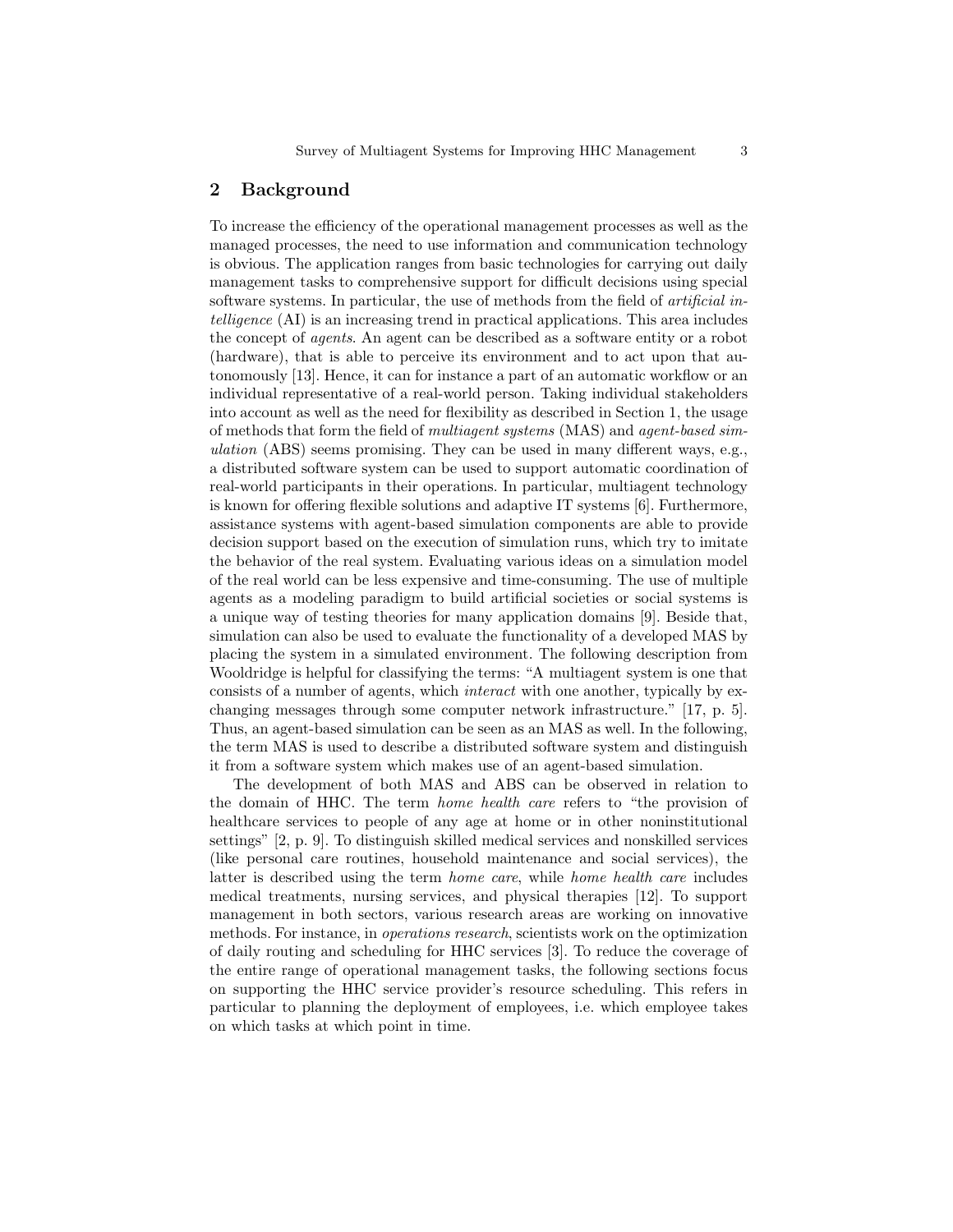## 3 Review Methodology

As mentioned in the previous section, various approaches exist that apply MAS and ABS in HHC. In order to investigate how and to what extent existing approaches contribute to the operational management of HHC systems, applicable approaches must be identified and analyzed. The conducting of a systematic literature review seems reasonable. For this purpose, search criteria must be defined and applied using a methodologically sound procedure. In this section, both key features for the review and corresponding methodology are presented.

### 3.1 Literature Search

The identification of relevant approaches was conducted in March 2018 as a systematic literature search. To this end, a backward snowballing procedure was chosen: The reference list of a scientific paper is used for identifying new relevant papers to examine and the references from these selected papers are also used in further iterations [16]. First, we generated a literature start set with the help of a web search engine. After that, the references of this start set were used to find further relevant papers, so a second literature set was created. The references of the second set were examined and no further relevant papers could be found. All selected papers were examined in detail and finally ten contributions presented as the result. The age of the identified approaches ranges from 2006 to 2017 (no age limit imposed). Since background-related biases are possible, it should be mentioned that the education and experience of the authors focus on the field of design-oriented information systems research.

At the beginning, a web search engine is chosen for the generation of the literature start set. Despite the risk of grey literature, Google Scholar was chosen, because of an absence of knowledge of relevant databases for the considered domain and also because of the fact that the search engine was only used to create the start set. To achieve a small number of iterations in the snowballing procedure, multiple keywords were combined in a search string to generate a suitable literature start set which comprises a high number of papers containing relevant information. The search string used in the search engine is listed below:

("home-care"|"home care"|"home health-care"|"home healthcare"|"home health care" |"home health nursing"|"caregiver"|"caregiving"|"long-term care"|"long term care")  $("multiagent"|"multi-agent"|"agent-based"|"agent-based")$ ("scheduling"|"roster"|"plan")

The search string contains three groups of keywords, separated by the use of brackets. Each group refers to a domain, which should be represented in a search result. To increase the probability that all three domains are addressed in a search result, the groups are concatenated with logical conjunctions. The first group of keywords specifies the domain of HHC. The second group focuses on the use of the concept of a software agent as described in Section 2. The third group specifies the considered operational management in terms of the HHC provider's resource scheduling. The use of quotation marks defines a string-based search.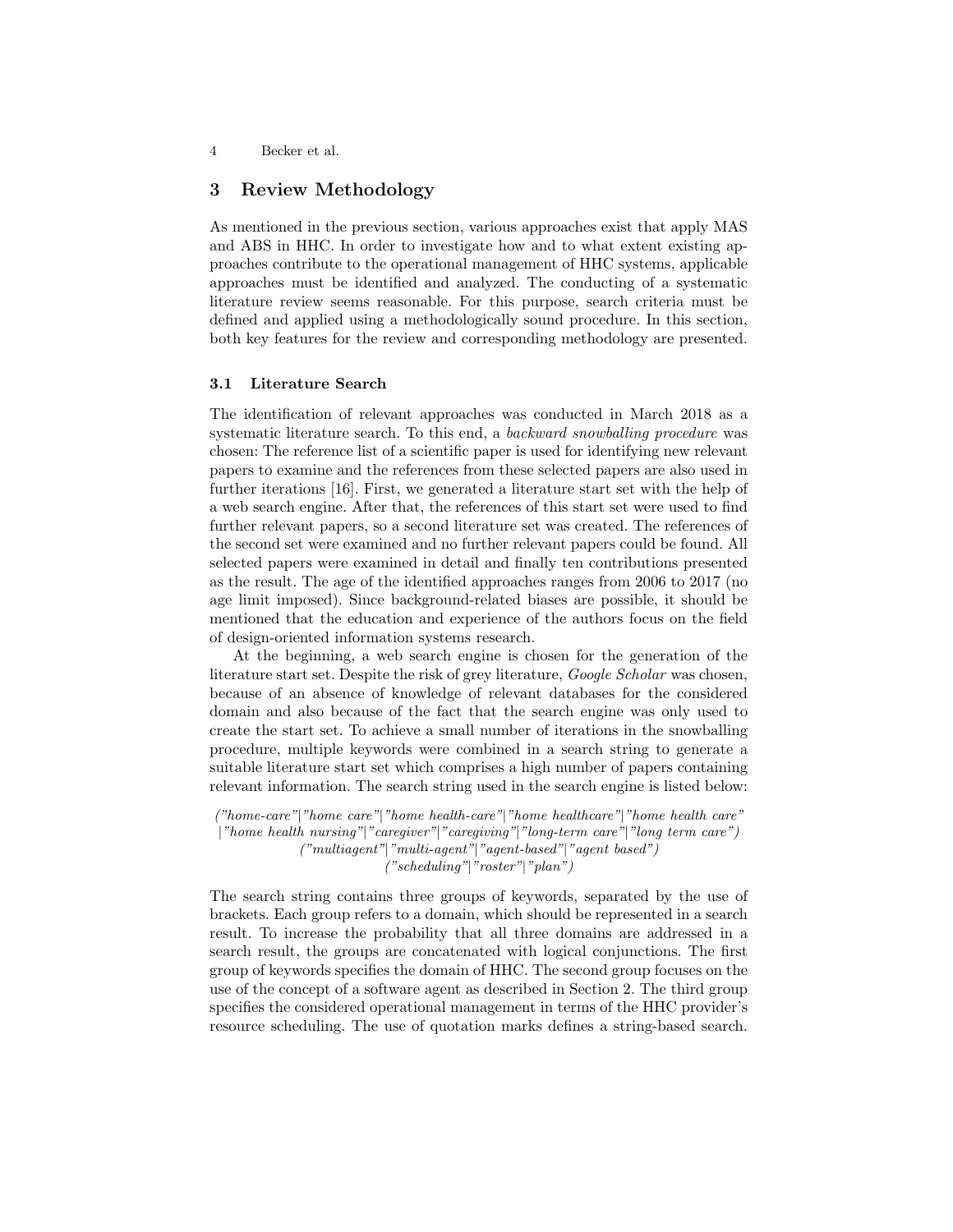Due to different writing styles, several alternatives are concatenated with logical disjunctions. Furthermore, disjunctions are used for different keywords which describe the same domain. As a result of the usage of the explicated search string, 16 scientific papers were selected by examining 200 search results (20 result pages). All relevant papers were found in the first one hundred results. Following the snowballing procedure, the references of those 16 papers were evaluated and a second literature set was generated containing two scientific papers. After a detailed review, both were rejected. Further iterations of the snowball procedure were counteracted by finding useful results with the search engine in the first step. Due to the application of a comprehensive search string, several papers within the first literature set have mutual references.

#### 3.2 Key Features

To analyze the suitability of the identified approaches, different perspectives of the scientific process must be considered. Before the respective content is presented in the next section, the categorization and the usage of the review key features are explained. As a first step, the concept is examined to determine how and to which purpose the agent-based system is utilized. Further, the practical implementation as well as the evaluation of the system are investigated. While the implementation focuses on the availability of software and hardware systems, the evaluation makes sure that the developed concept is applicable in the field.

Five key features are related to the concept. Beside a brief description of the approach's main ideas, the target group of users is identified. In this regard, the outcome or product that is provided to the user is described. Moreover, methodical limitations and focus of the considered approach are characterized by the key features spatial aspects, goals and constraints, and agents. The latter designates the agents, which are identified in the approach. The feature *goals and* constraints comprises the targeted performance measures as well as restrictions of the parameter or solution space. The feature spatial aspects determines the consideration of any geographic related entities or factors in the model, such as distance computations, traffic predictions, map data, and regional restrictions.

After taking a conceptual perspective, the provided implementation is analyzed. When implementing a MAS or an ABS, the use of an existing modeling and simulation (software) framework is feasible. By this means, common functionalities are provided, which improves the reusability of the implemented concept. Here, a differentiation has to be made between free-to-use and commercial frameworks. This is directly related to the key feature accessibility, which describes whether or not the implementation is available for further use in terms of the used licensing model as well as the provision, e.g., in a public repository. Furthermore, the interactivity of the implemented approaches can vary. While some approaches do not allow for real-time interaction, others are equipped with interfaces, which enable the interaction with one or multiple users and also between the involved users.

In the evaluation perspective, the implemented concept is practically applied to health care scenarios. In terms of MAS or ABS, the evaluation commonly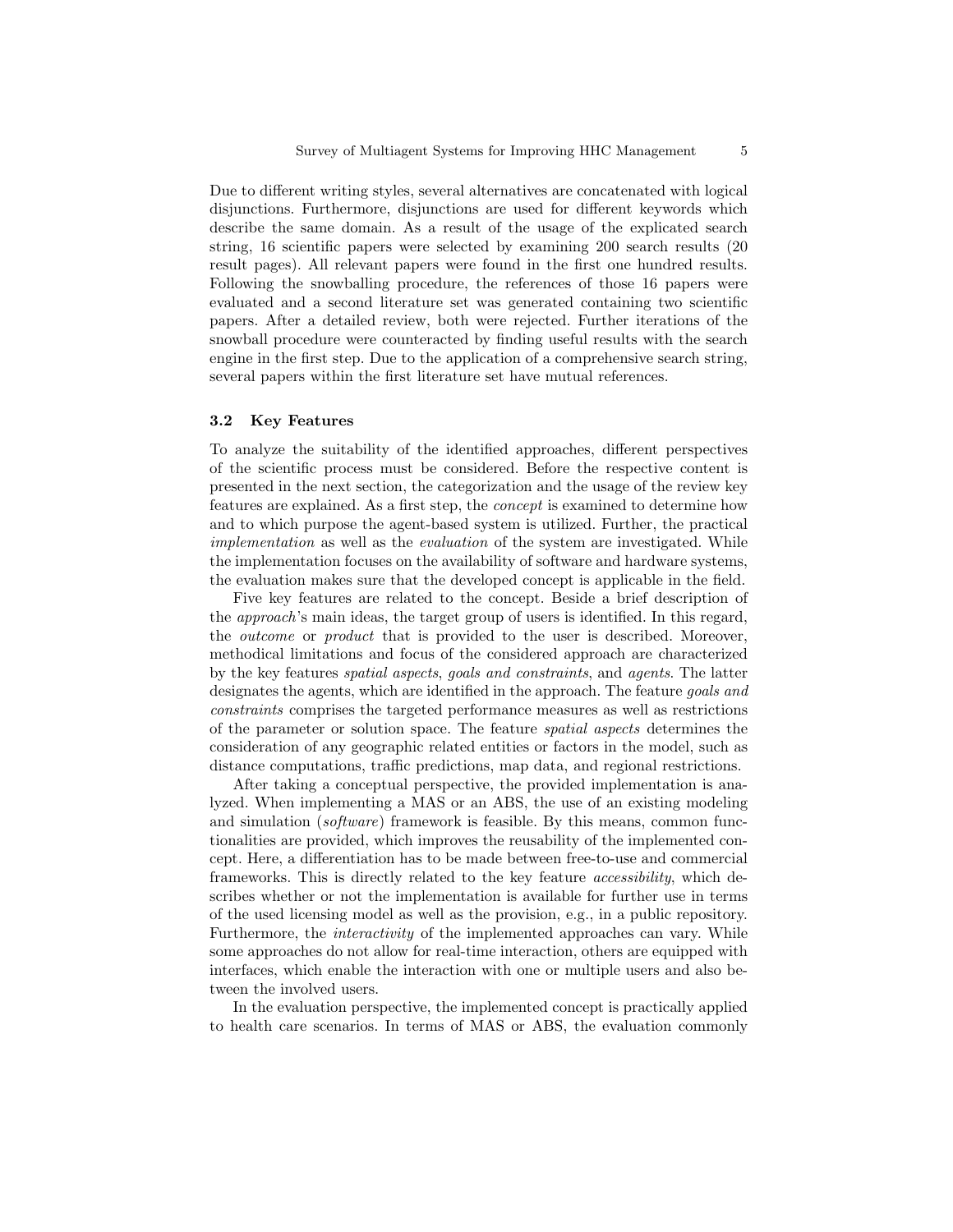consists of simulation experiments that are conducted as part of a study. This includes design, execution, and analysis of simulation experiments. The design of experiments comprises techniques for the identification of relevant experiments (design points; DP) as well as the systematic limitation of the considered parameter space. For stochastic models, the estimation of the required number of replications (sample size; N) is another important task. In addition, input data is required for the definition of the simulated scenario. The key feature input data source distinguishes between synthetic and real-world data, and gives background information like geographical affiliation. Output data that is generated during the execution of the model must be analyzed to draw conclusions about the observed behavior of the system. Based on this, the key feature output data analysis describes what means are applied and what efforts are made for assessing statistical significance.

## 4 Approaches for Improving HHC Management

The goal of this work is to survey existing approaches that make use of ABS or MAS to improve operational HHC management in terms of resource scheduling. As a result of the execution of a literature study, ten relevant approaches for HHC management were identified. In this section, a comprehensive overview on as well as a comparison of these approaches is presented, which allows for the identification of shortcomings (cf. Tables 1 and 2).

To judge whether and to what extent each of the specified key features (cf. Section 3) are satisfied by the approaches, only evidence is used that is directly provided by the scientific publication in which the approach is proposed. Accordingly, in case specific aspects of the system are not discussed in the publication, it is assumed that the approach is not capable of fulfilling the respective key feature. The same applies for ambiguous descriptions or assertions regarding functionalities of the approaches. To avoid misinterpretations, the assessment which is presented in this section is not based on assumptions in terms of interpretations of text passages. Instead, the wording of the authors is adopted for the description of the approaches. As the terminology that is used for describing the surveyed approaches is not unified, ambiguousness and terminological inconsistencies might occur in the following discussion of the contributions.

The framework proposed by Castelnovo et al. [1] consists of an ABS of the interactions between different actors that are involved in home care processes. In this regard, the authors make use of the *contract net protocol* to model task distribution between the agents. The goal of the model is to enable patients to stay at home instead of being forced to stay in professional care facilities in case this is not medically necessary. The presented approach is implemented in Arena and evaluated in a case study of a Palliative Home Care Program from Italy.

Itabashi et al. [5] present a more comprehensible approach using MAS for the negotiation of care schedules. Equipping caregivers and patients with PDA devices enables the dynamic request of care services as well as the real-time confirmation or rejection of resulting care schedules. The approach aims at min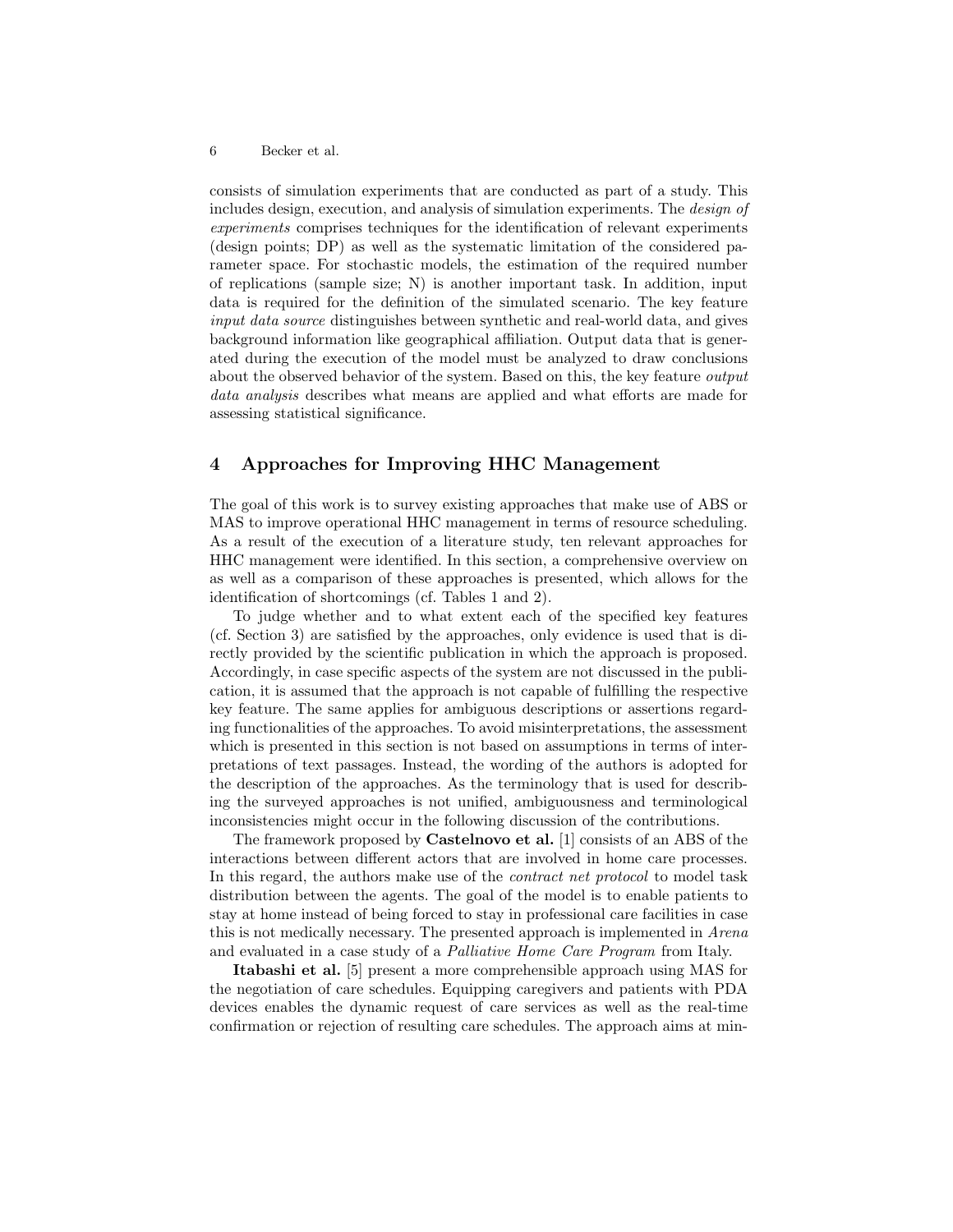imizing the overall costs of service as care schedules can be adjusted to efficiently take current care requests into account. In this negotiation process, individual skills of the caregivers as well as date and time preferences of the patients are taken into account. The authors use JADE to implement the approach, yet, only present a synthetic example request to demonstrate its feasibility.

López-Santana et al. [7] make use of a multi-objective mixed integer programming model to enable scheduling and routing of caregivers in HHC. To consider driveways in the routing and to minimize travel times and delays, departure and arrival locations of the caregivers are specified. However, the presented approach is limited to a single geographical area and travel times are assumed to be static, i.e., not influenced by road closures or traffic-related delays. The proposed platform works well for small numbers of patients (less than 15) but requires heuristics for the calculation of larger amounts of patients. Like the previously introduced approach, the implementation is based on JADE. To this end, the authors present four scenarios with four different parametrizations of the model to illustrate the variation of waiting times.

Of the analyzed approaches, the system presented by Marcon et al. [8] provides the most sophisticated and realistic routing. The combination of a global optimizer with a simulation of individual caregiver decision behavior using MAS allows for the agents' perception of random spatial events such as traffic jams to minimize travel or waiting times. By this means, new requests can also be considered by the system. Constraints that must be considered during the scheduling and routing are unspecified and provided by mixed integer linear programming (MILP) or heuristics. For the implementation, NetLogo is used and a comprehensive evaluation is provided. The authors present two case studies which are derived from French HHC providers and for each case study 500 working days are simulated. As the proposed model consists of stochastic components, the authors execute 100 replications of each parametrization.

In the approach presented by **Mohammadi** and Enyo [10], the scheduling and routing problem is solved by a central unit and by applying sweep-coverage mechanisms. To this end, the authors goal is not the minimization of travel times but the reduction of the required number of therapists. To demonstrate the feasibility of the algorithm, the authors use a MATLAB implementation to execute two scenarios each consisting of ten different parametrizations. To take stochastic uncertainties into account, each simulation run is replicated 100 times.

In contrast to other approaches which aim at optimizing HHC scheduling, the achitecture proposed by Mutingi and Mbohwa [11] makes use of a satisficing heuristic. Here, a schedule that is acceptable for all caregivers is generated based on specific thresholds. To this end, an acceptable schedule is not necessarily optimal. Still, the authors aim at minimizing scheduling costs while maximizing both patient and worker satisfaction. Of all the analyzed approaches, this one consists of the most agent types. Besides the types manager, nurse, and patient, the authors define resource, supervisor, and scheduler agents to accomplish multi-objective decision making.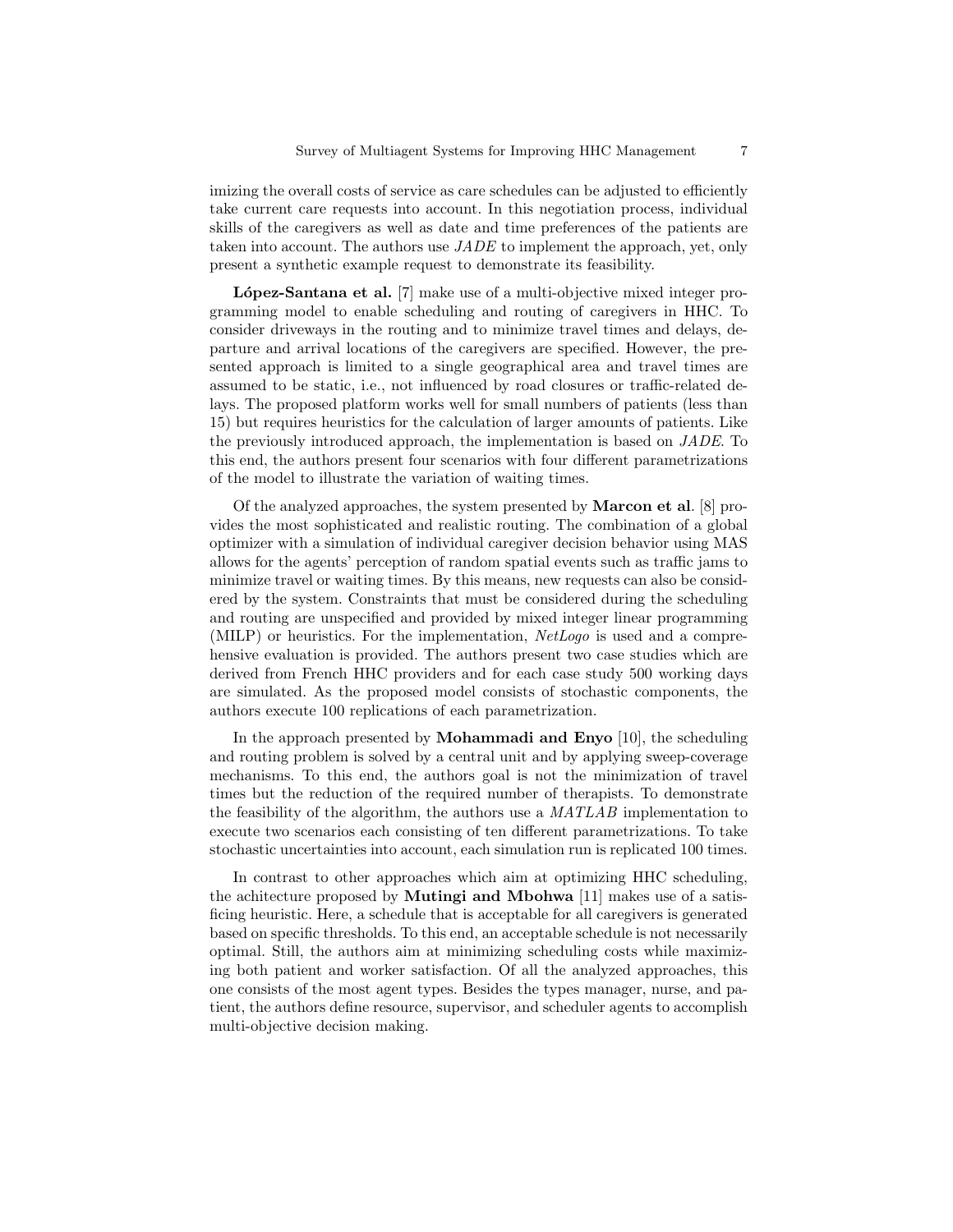Stojanova et al. [14] focus on scheduling and do not address the routing problem. The authors illustrate analogies between job shop scheduling in logistics and the scheduling of caregivers and elderly people. In the presented ABS, the individuals from both groups are modeled as individual agents which enables communication between the groups. Unfortunately, the resulting simulation is only presented briefly in the paper with the result that the implemented mechanics remain mostly unclear. AnyLogic was used for the implementation of the model, however, experiments or generated results are not presented.

The decision support system proposed by Widmer and Premm [15] makes use of an auction-based protocol (double-auctions) to achieve an optimal allocation of caregivers to dementia patients. By this means, they aim at maximizing social welfare by taking the time required for each service, the skills of each caregiver, service priorities, and valuations of the patients into account. The specification and justification of the proposed auction protocol is the main contribution of the paper. In this regard, a software architecture as well as dementia-specific requirements are introduced. Unlike other contributions that use simulation for their evaluation, the authors present a scenario-based evaluation to demonstrate the submission of bids as would take place during an auction. The prototype is developed using only Java and no dedicated agent framework.

Xie et al. [18] present an MAS framework that implements an iterative bidding procedure for the negotiation of HHC schedules. The parties that are involved in this negotiation process are just the home health agency and the caregivers, leaving out the patients. As the routing of the caregivers is not the primary goal of the presented system, spatial aspects such as traffic are not considered. The optimization goal which is pursued by this approach is related to the minimization of service costs. To achieve this, time windows, skill sets of caregivers, and preferences of clients are considered. Even though the authors do not present an implementation, they provide experimental results and compare them to the optimal problem solution generated by means of ILOG. For this purpose, eight scenarios are defined each of which is replicated ten times.

Two years after their publication in 2015, two of the authors from the previously presented work proposed another scheduling approach for HHC. As the approaches differ considerably, the system presented by Xie and Wang [19] is discussed as well. Unlike the previous publication, the authors propose an ABS for generating and evaluating care schedules using a repair algorithm. Moreover, a spatial aspect is added, so a GIS map serves as operative environment in the simulation. For the implementation, the authors used  $Any Logic$  and demonstrate the feasibility based on ten repair runs. As no information on the chosen scenario is provided, it must be assumed that the data basis was generated synthetically.

Beside these ten selected approaches, the idea presented by Fraile Nieto et al. [4] is worth mentioning. The authors apply an abstract MAS architecture to a home care scenario. This can be conceived as a part of a management solution. Because of a lack of elaboration in the area of resource scheduling, the publication is not part of the table. The authors only mention that it could be possible to use this architecture for scheduling medical staff.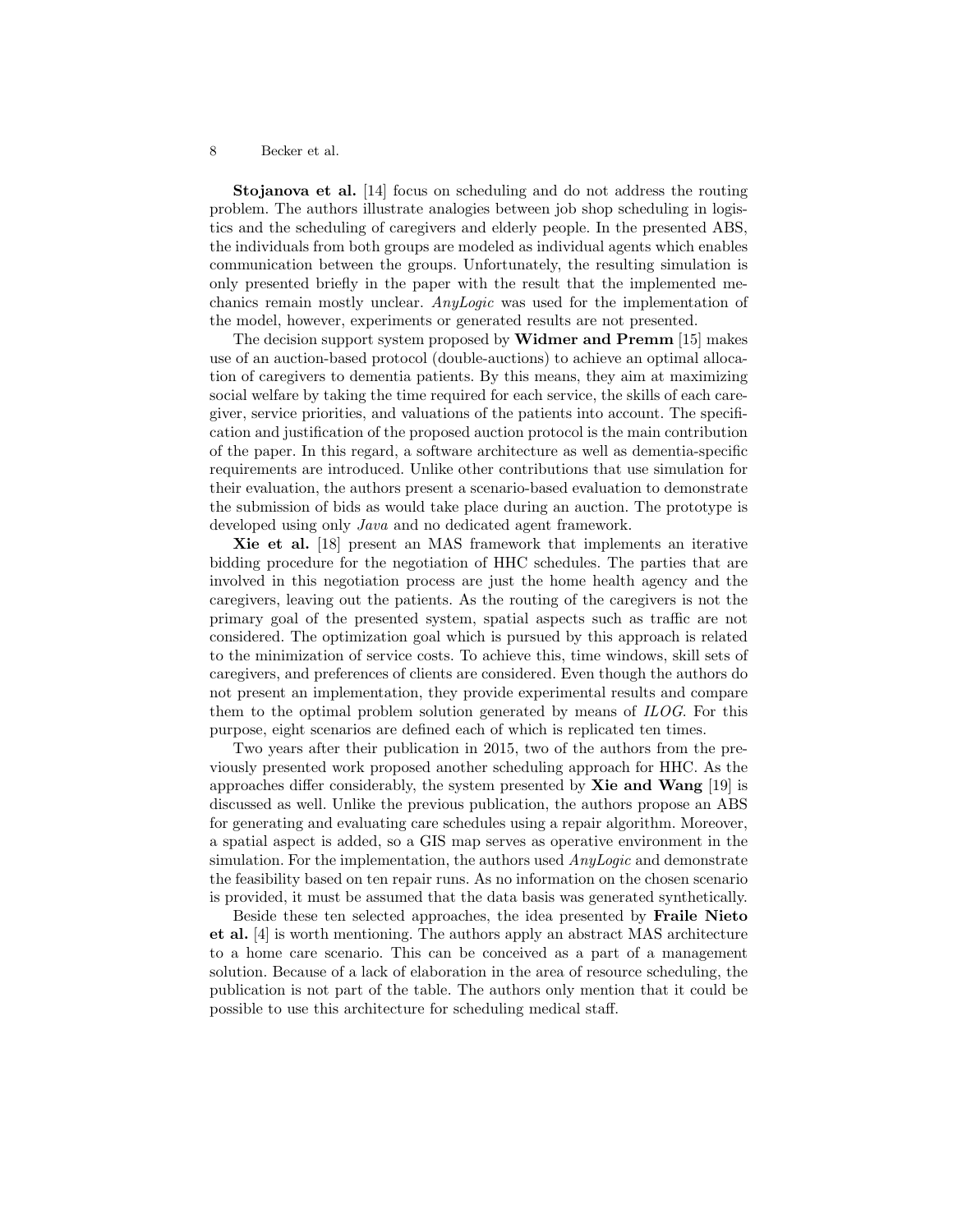|                | Approach                                                                                                                                                                                                                                                                    | User                       | Outcome/Product Spatial Aspects                                                 |            | Goals and Constraints                                                                                                                   | Agents                             |
|----------------|-----------------------------------------------------------------------------------------------------------------------------------------------------------------------------------------------------------------------------------------------------------------------------|----------------------------|---------------------------------------------------------------------------------|------------|-----------------------------------------------------------------------------------------------------------------------------------------|------------------------------------|
|                | agent-based simulation                                                                                                                                                                                                                                                      |                            | of HHC service framework to control                                             |            |                                                                                                                                         |                                    |
|                | home care organization provider                                                                                                                                                                                                                                             |                            | the home care processes                                                         |            |                                                                                                                                         |                                    |
|                | model                                                                                                                                                                                                                                                                       |                            | at an operational level                                                         |            |                                                                                                                                         |                                    |
| $\overline{5}$ | MAS for negotiation                                                                                                                                                                                                                                                         |                            | of HHC service communication system,                                            |            | G: MIN total cost of service; interface,                                                                                                |                                    |
|                | care schedules                                                                                                                                                                                                                                                              | provider                   | care schedule                                                                   |            | C: skills, date/time interval schedule, helper                                                                                          |                                    |
|                | $[7] \begin{tabular}{ l l } \hline multiagent approach us-HHC sering mixed integer pro-provider \end{tabular}$                                                                                                                                                              |                            | us-HHC service communication                                                    |            | plat- arrival/departure lo- G: MIN travel time, MIN de- patients,                                                                       |                                    |
|                |                                                                                                                                                                                                                                                                             |                            | form, scheduling and cation, static travel lay arrival time;                    |            |                                                                                                                                         | organizer, coordi-                 |
|                | gramming model                                                                                                                                                                                                                                                              |                            |                                                                                 |            | routing for caregivers times, multi-depot  C: skills, locality, priority                                                                | nator, caregiver                   |
| $\infty$       |                                                                                                                                                                                                                                                                             |                            |                                                                                 |            | global optimizer and ABS HHC service system for solving sche- trandom events (e.g., G: agents' decision rule (e.g., lpatient, caregiver |                                    |
|                | of caregiver behavior                                                                                                                                                                                                                                                       | to provider                |                                                                                 |            | duling/routing problem traffic jams and road MIN travel or waiting time);                                                               |                                    |
|                | solve routing problems                                                                                                                                                                                                                                                      |                            | in dynamic context                                                              | accidents) | C: unspecified                                                                                                                          |                                    |
|                | [10] sweep-coverage for effi-HHC service inf. management sys-distance from service G: MIN No. of therapists;                                                                                                                                                                |                            |                                                                                 |            |                                                                                                                                         | patient,                           |
|                | cient monitoring of pa-provider                                                                                                                                                                                                                                             |                            |                                                                                 |            | tem, solving of schedul- providers facility to C: location of patients and therapist,                                                   |                                    |
|                | $\begin{tabular}{ l l } \hline \text{tients by means of a MAS} & & \\ \hline \text{11] MAS & with & \text{satisfic-HHC service theoretical framework} \\ \hline \text{ing heuristic} & \text{for staff provider} & \text{for staff scheduling and} \\ \hline \end{tabular}$ |                            | ing and routing problem patients location                                       |            | therapists                                                                                                                              | hospital                           |
|                |                                                                                                                                                                                                                                                                             |                            |                                                                                 |            | G: MIN schedule cost, MAX manager,                                                                                                      | patient,                           |
|                |                                                                                                                                                                                                                                                                             |                            |                                                                                 |            | $\rm patient/worker$ satisfaction; $\vert$ nurse,                                                                                       | supervisor,<br>resource, scheduler |
|                | scheduling                                                                                                                                                                                                                                                                  |                            | task assignment                                                                 |            | C: tasks, preferences                                                                                                                   |                                    |
|                | [14] scheduling algorithm and HHC service system                                                                                                                                                                                                                            |                            | genera-<br>$\overline{\text{tot}}$                                              |            | G: MIN processing time;                                                                                                                 | patient, caregiver                 |
|                | agent-based simulation                                                                                                                                                                                                                                                      | provider                   | tion/analysis schedules                                                         |            | C: servicing time                                                                                                                       |                                    |
|                | [15] MAS for negotiation                                                                                                                                                                                                                                                    | of HHC service Agent-based | decision                                                                        |            | G: MAX social welfare;                                                                                                                  | patient,                           |
|                | caregiving resources                                                                                                                                                                                                                                                        | 18- provider               | system for<br>support                                                           |            | C: time/priority for service, caregiver,                                                                                                |                                    |
|                | $\begin{tabular}{ l l } \hline & ing double auctions & allocation of resources \\ \hline [18] MAS & for & negotiation home health iterative bidding frame-\\ \hline \end{tabular}$                                                                                          |                            |                                                                                 |            | skills, valuation of patient                                                                                                            | auctioneer                         |
|                |                                                                                                                                                                                                                                                                             |                            |                                                                                 |            | G: MIN service costs;                                                                                                                   |                                    |
|                | between home health agency                                                                                                                                                                                                                                                  |                            | work as a decentralized                                                         |            | C: time, skill set, preferences                                                                                                         |                                    |
|                | agency and practitioners                                                                                                                                                                                                                                                    |                            | decision making tool                                                            |            |                                                                                                                                         |                                    |
|                | [19] ABS for evaluation                                                                                                                                                                                                                                                     |                            | of HHC service system for generating GIS map as operative G: MIN service costs; |            |                                                                                                                                         | practitioner,                      |
|                | schedules generated                                                                                                                                                                                                                                                         | by provider                |                                                                                 |            | and evaluating sched-environment in simu-C: practitioners availabil-healthcare                                                          |                                    |
|                | repair algorithm                                                                                                                                                                                                                                                            |                            | ules                                                                            | lation     | ity/eligibility, visit time                                                                                                             | agency                             |
|                |                                                                                                                                                                                                                                                                             |                            |                                                                                 |            |                                                                                                                                         |                                    |

Table 1. Overview of the concepts of the surveyed approaches. Table 1. Overview of the concepts of the surveyed approaches.

Survey of Multiagent Systems for Improving HHC Management 9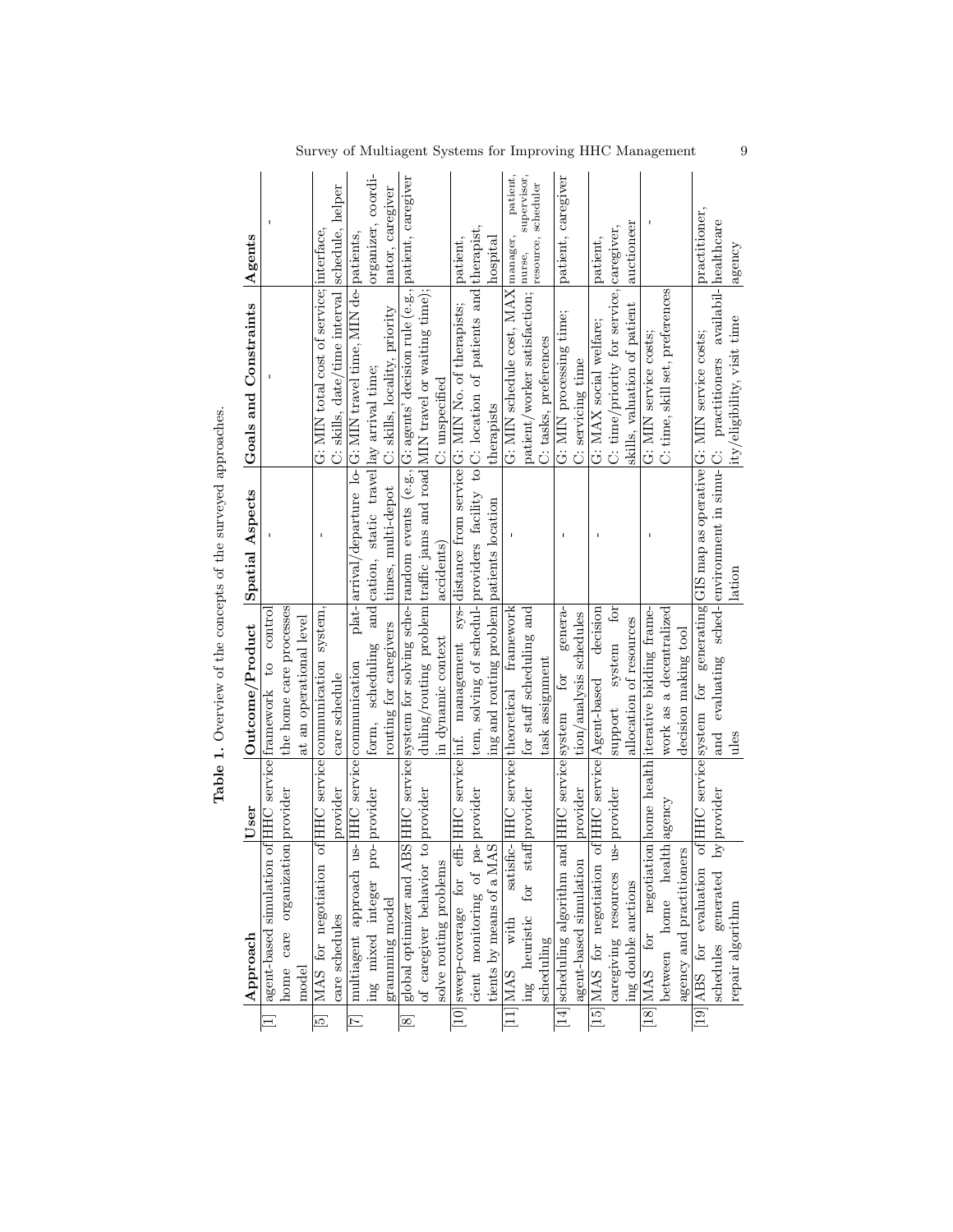|        | Software Intera         | ctivity                                               | Design of Experiment Input Data Source                   |                                            | Output Data Analysis                                                               | Domain                |
|--------|-------------------------|-------------------------------------------------------|----------------------------------------------------------|--------------------------------------------|------------------------------------------------------------------------------------|-----------------------|
|        | Arena                   |                                                       | sensitivity analysis                                     | 1 case study (palliative average values of |                                                                                    | a per-<br> Palliative |
|        |                         |                                                       |                                                          | Milan, Italy)                              | home care provider in formance measure (waiting Home<br>time)                      | Care                  |
|        | JADE                    | patients<br>and<br>caregivers                         |                                                          | 1 example of single re-                    |                                                                                    | HHC                   |
|        |                         | proposed<br>accept<br>schedules<br>reject/            |                                                          | quest (synthetic data)                     |                                                                                    |                       |
|        | JADE                    | for new requests dur- $DP = 16$ , $N = 1$<br>allows i |                                                          | scenarios                                  | (synthetic average values of a perfor- HHC                                         |                       |
|        |                         | ing run time                                          | deterministic/stochastic data)<br>model (unclear)        |                                            | mance measure                                                                      |                       |
|        | NetLogo                 | real-time request of avail- 2 simulations of          |                                                          |                                            | $500 2$ case studies (synthetic statistical significance (con- $\mid$ HHC          |                       |
|        |                         | of patients<br>ability                                |                                                          |                                            | working days, stochastic data, inspired from clas- fidence interval), evaluation   |                       |
|        |                         |                                                       |                                                          |                                            | model, $N = 100$ for each sical types of French of efficiency, pertinence,         |                       |
|        |                         |                                                       | decision rule                                            | HHC providers)                             | scalability, robustness, and                                                       |                       |
|        |                         |                                                       |                                                          |                                            | implementability                                                                   |                       |
| $[10]$ | MATLAB                  | assumption:                                           | appointments $\text{DP} = 20$ , $\text{N} = 100$ ,       | scenarios<br>$\overline{\mathcal{C}}$      | (synthetic average values of a perfor- HHC                                         |                       |
|        |                         | made by patients<br>can be                            | stochastic model                                         | data)                                      | mance measure                                                                      |                       |
|        | $\mathbf{I}$            | of preferences and<br>update                          |                                                          |                                            |                                                                                    | HHC                   |
|        |                         | management goals                                      |                                                          |                                            |                                                                                    |                       |
|        | AnyLogic                |                                                       | $\blacksquare$                                           |                                            | $\overline{\phantom{a}}$                                                           | HHC                   |
|        | JDК                     | caregivers and patients sub-                          |                                                          | (unknown)<br>scenario                      |                                                                                    | Dementia              |
|        |                         | mit bids to an auctioneer                             |                                                          | data source)                               |                                                                                    | (Home)<br>Care        |
|        | J                       |                                                       |                                                          |                                            | comparison to optimal $8$ scenarios (synthetic average values of a perfor- $ HHC $ |                       |
|        |                         |                                                       | solution of 8 model con-data at realistic scale)         |                                            | mance measure (bidding so-                                                         |                       |
|        |                         |                                                       | $N = 10$ , stochastic model<br>figurations ( $DP = 8$ ), |                                            | lution payment)                                                                    |                       |
|        | AnyLogic<br>$\boxed{9}$ |                                                       | 10 repair runs                                           | assumption:                                | synthetic average value of a perfor- HHC                                           |                       |
|        |                         |                                                       |                                                          | data                                       | mance measure (costs)                                                              |                       |

Table 2. Overview of implementation, experimentation, and domain of the surveyed approaches. Table 2. Overview of implementation, experimentation, and domain of the surveyed approaches.

10 Becker et al.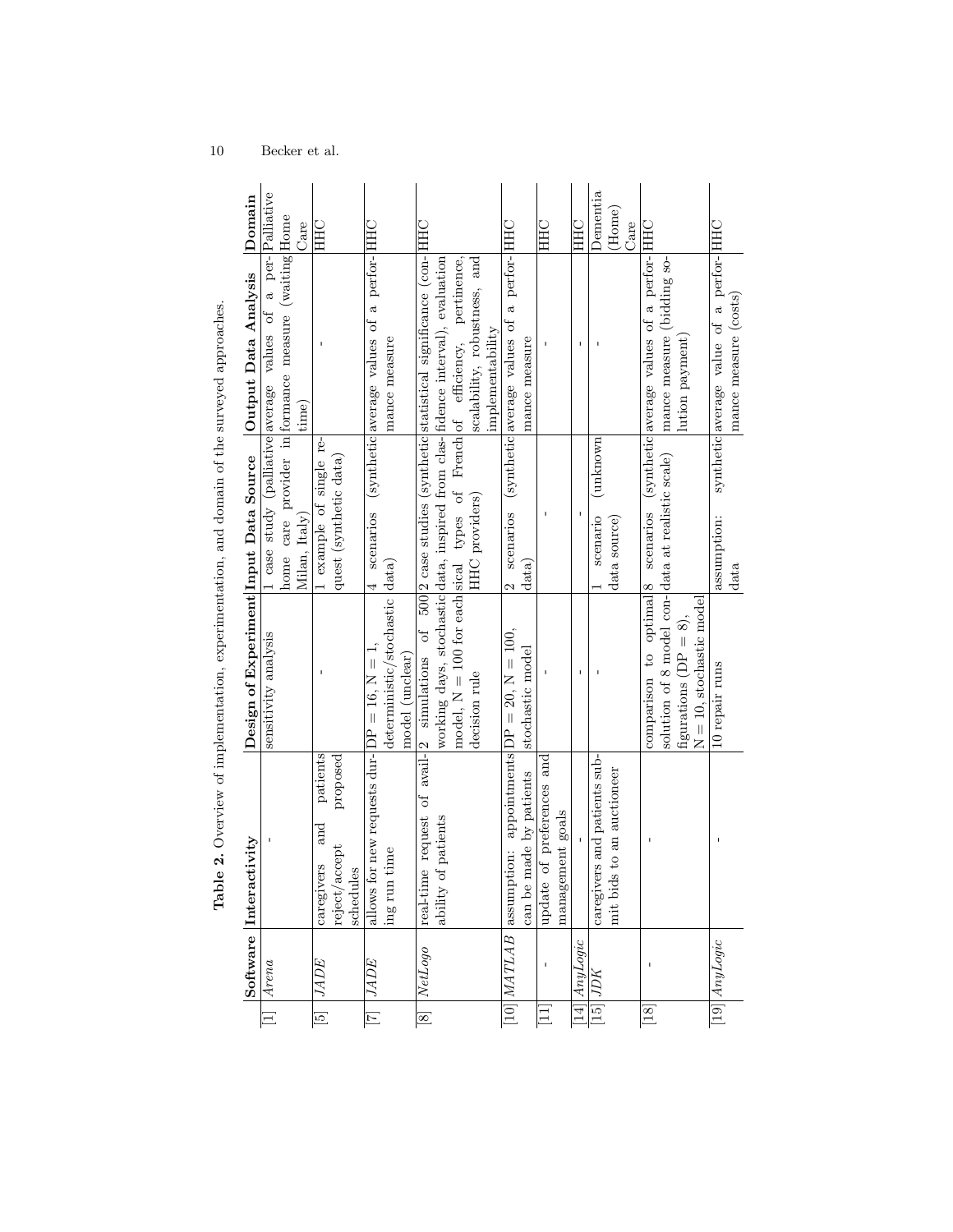# 5 Shortcomings of the Surveyed Approaches

The previous section analyzed the identified contributions with respect to the defined key features. Considering Tables 1 and 2, it seems that none of the surveyed approaches is satisfactory for supporting operational management in modern care logistics. In consideration of key features that can be used for assessing the contributions of the surveyed publications, shortcomings can be identified. In this regard, those key feature that do not allow for drawing conclusions about the suitability are not further considered, such as approach and user.

Shortcomings in the approaches' concepts are mostly related to outcome, spatial aspects, and goals. It can be observed that an outcome for the HHC management that is "ready to use" does not exist. Beside theoretical contributions (like frameworks), the publications provide outcomes on a prototype level. Further, spatial aspects, such as traffic times or map data, are not sufficiently considered. Instead, for instance static travel times are used or travel times are not regarded at all. While specific optimization goals are pursued in nine out of ten publications, only one system allows for the interchangeability of goals. In the one remaining, a static context is given. Shortcomings in the implementation of the approaches are observed in terms of used software and its accessibility. Through the use of commercial frameworks, a third-party is included which claims license fees for use. Consequently, a monetary dependency results. Further, a dependency arises in software maintenance and durability. Overall, the applicability of the implementation is strongly limited. Regarding the accessibility of the implementations, none of the authors referred to online repositories or websites for downloading the proposed implementations. In the evaluation of the surveyed approaches, shortcomings arise in all defined key features. First, relevant parts of the parameter space must be identified and systematically investigated. Unfortunately, the *design of experiment* in the publications is mostly on a nonprofessional level. Second, input data source in terms of suitable real-world data is not provided sufficiently. Either synthetic data or a brief case study is given. Third, to ensure statistical reliability and the significance of the evaluation results, it is recommended to apply means of *output data analysis*. The greater part of the surveyed approaches uses information about considered performance measures in terms of statistical measurements of central tendencies.

## 6 Conclusion and Further Work

This article provides an overview of current agent-based approaches for the improvement of the operational management of home health care systems. Therefore, we conducted a systematic literature review in which ten relevant approaches using multiagent technology or agent-based simulation were identified. Further, the identified publications were analyzed and shortcomings were detected. The main criticisms centered on end user provision of the implementation and the evaluation process of the developed concept. Hence, for the practical application, no suitable approach was found. As the demand for management support persists, the development of AI-based assistance systems faces a challenge